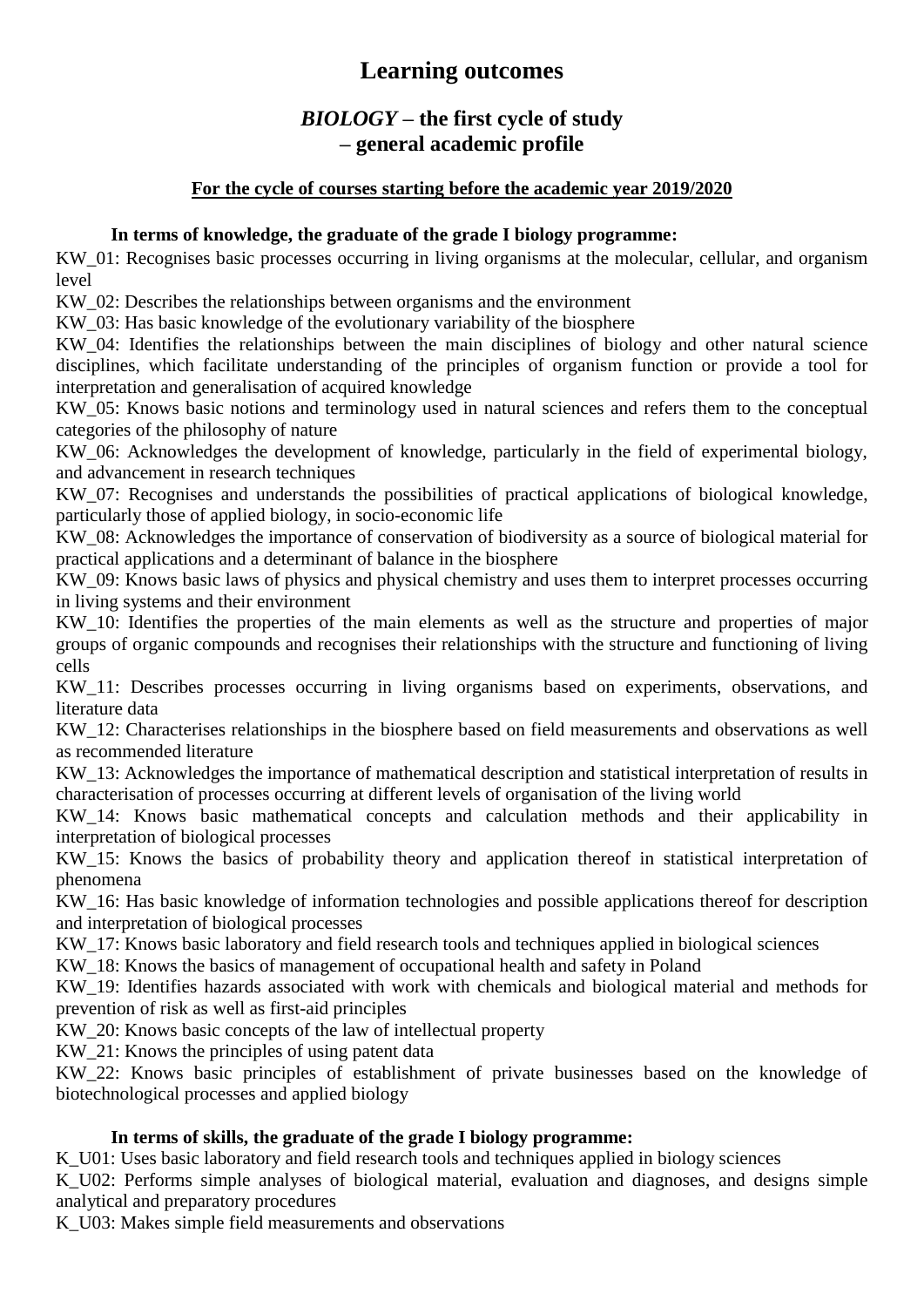K\_U04: Has an ability to conduct basic laboratory experiments in biophysics, chemistry, biochemistry, and biology

K\_U05: Applies mathematic and statistical methods for description of phenomena, analysis of the experiment, and elaboration of results

K\_U06: Applies information techniques for description and interpretation of biological processes

K\_U07: Formulates correct conclusions from experiments and observations

K\_U08: Exhibits understanding of recommended academic textbooks of biology and philosophy

K\_U09: Understands selected fragments of specialised scientific texts

K U10: Reads simple English-language biological texts

K\_U11: Has an ability to use various sources of information, including university library resources and academic and scientific internet websites

K\_U12: Writes thematic review papers, correctly interpreting indicated scientific papers or textbooks

K\_U13: Uses biological terminology in scientific discussion

K\_U14: Has an ability to defend presented interpretations of discussed issues using a scientific language

K\_U15: Makes written reports of experiments and writes, in English as well, short essays on assigned topics

K\_U16: Collects literature data for addressing a research problem of chosen biological specialisation

K\_U17: Has an ability to prepare an oral presentation of specific biological issues

K\_U18: Prepares short presentations in English presenting biological problems

K U19: Makes an independent choice of the range of study problems corresponding to scientific interests K U20: Has a good command of a foreign language at level B2+ of the European Framework of Reference for Languages

### **In terms of social competence, the graduate of the grade I biology programme:**

K\_K01: Is able to assess knowledge and skills acquired at the undergraduate level and recognises the need for continuous improvement of language skills and extending specialist and general knowledge

K\_K02: Acknowledges the necessity of upgrading occupational competencies

K\_K03: Adopts an active attitude towards acquisition, extension, and updating biological knowledge

K\_K04: Chooses specialisation subjects required for future scientific career or other jobs

K\_K05: Recognises the importance of humanities, including ethics and philosophy, which provide tools for intellectual development of the scientific attitude

K\_K06: Analyses and assesses contemporary issues and ethical conflicts associated with work on biological material

K\_K07: Adopts a pro-environmental approach and acts in accordance with the principles of ethics in science K\_K08: Has an ability to work in a team in order to solve problems, fulfil tasks efficiently, and prepares presentations

K\_K09: Analyses assigned tasks in terms of correct and efficient implementation thereof by determining the sequence of activities and specifying principles of cooperation in the team

K K10: Acknowledges responsibility for own safety and safety of the environment during experimental work with apparatus, chemicals, and biological material

K\_K11: Acts properly in an emergency and can provide first aid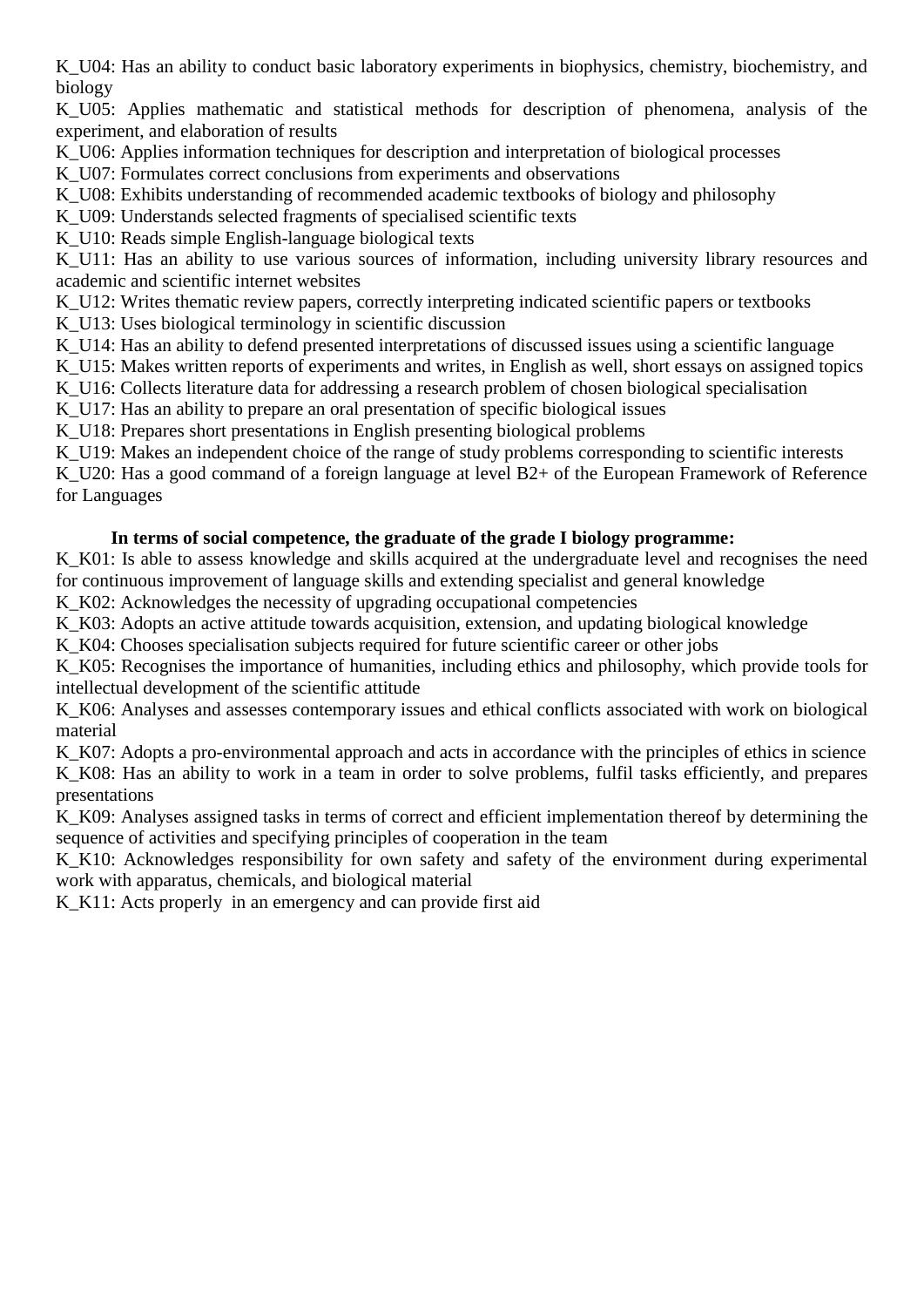## *BIOLOGY* **– the second cycle of study – general academic profile**

### **For the cycle of courses starting before the academic year 2019/2020**

### **In terms of knowledge, the graduate of the grade II biology programme:**

K W01: Describes and explains, within the selected speciality, complex processes occurring in the living world at various organisational levels

K\_W02: Demonstrates vast knowledge, acquired as part of specialisation, of the interactions and relationships occurring at different levels of the biosphere

K W03: Identifies current problems of the chosen biological specialisation

K\_W04: Knows the basics of methodology of natural sciences

K\_W05: Acknowledges the importance of inference from experiments and observation and applies it as a principle of description and interpretation of natural phenomena and processes

K W06: Knows the principles of formulation of investigation assumptions and design of biological experiments or observations

K W07: Has profound knowledge of physics, chemistry, and mathematics sufficient to understand the theoretical basis of applied techniques, select appropriate research methodology, and adequate interpretation of results

K\_W08: Recognises the principles of designing research and selection of investigation methods and techniques applied in biology sciences

K\_W09: Knows the basic rules of selection of bioinformatic algorithms for designed analyses

K W10: Has an ability to use resources provided by biological databases and literature

K\_W11: Knows methods of descriptive statistics and the principles of using thereof as research tools in life sciences

K W12: Knows the sources of information concerning the procedure of application for funding of research projects in the field of experimental and applied biology

K W13: Knows the principles of safe and ergonomic laboratory work

K\_W14: Has knowledge of potential hazards in experimental work as well as emergency procedures

K\_W15: Knows and understands basic concepts of intellectual property protection and management thereof

K W16: Knows the principles of using patent data in biology and biotechnology

K\_W17: Knows general principles of establishment of private businesses based on the knowledge and practice of applied biology

### **In terms of skills, the graduate of the grade II biology programme:**

K\_U01: Has an ability to apply advanced laboratory and field techniques used in the selected biological specialisation

K U02: Uses Polish-language textbooks and scientific publications in order to compile information about assigned topics

K\_U03: Reads with understanding specialist English-language scientific texts from biological sciences and is able to cite the sources

K\_U04: Uses university library-internet resources selectively

K\_U05: Finds information on internet websites and performs critical analysis

K\_U06: Formulates critical opinions and engages in discussion of biology issues

K<sub>U07</sub>: Individually designs and fulfils assigned research tasks under supervision

K U08: Designs projects and stages of implementation of research tasks and fulfils them guided by a research supervisor

K<sub>U09</sub>: Applies statistical methods for analysis of observation and experiment results

K\_U10: Uses information technology and specialised software for analysis of data and modelling biological processes

K\_U11: Carries out experiments or observations, interprets results, and formulates correct conclusions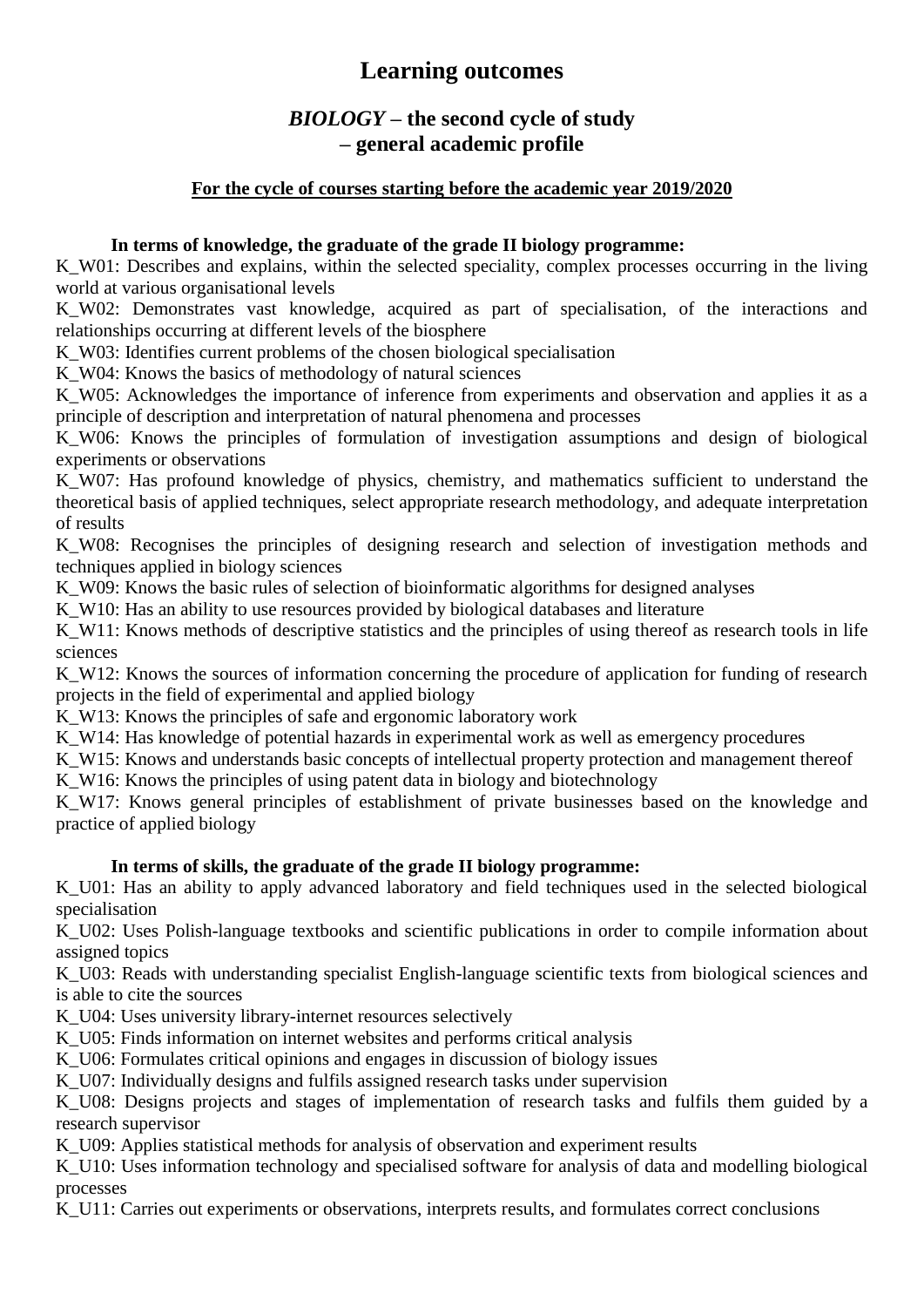K U12: Has an ability to formulate reasoned judgments on the basis of knowledge provided by academic textbooks, scientific papers, internet websites, and curriculum classes

K\_U13: Prepares short presentations of research results

K U14: Uses audio-visual aids in presentations

K<sub>U05</sub>: Has an ability to write an experimental or theoretical paper in the scope of the chosen biology specialisation based on own study results

K U16: Writes abstracts of own experimental work in English

K U17: Has an ability to prepare and make an oral presentation in Polish and English addressing detailed topics related to the studied biological specialisation

K\_U18: Independently chooses the range of specialisation issues required for a future job and/or a scientific career

K U19: Has a good command of a foreign language at level B2+ of the European Framework of Reference for Languages

### **In terms of social competence, the graduate of the grade II biology programme:**

K<sub>K01</sub>: Has an ability of adequate assessment of qualifications acquired during the grade II study and recognises the need for continued upgrading of competence determining biologist's professionalism

K\_K02: Acknowledges the necessity of systematic updating of biological knowledge, particularly in dynamically developing disciplines

K\_K03: Adopts an active attitude towards acquisition, extension, and updating biological knowledge, particularly in the scope of practical application

K\_K04: Appreciates the importance of humanities, including ethics and philosophy, which provide tools for intellectual development of the scientific attitude

K\_K05: Analyses and assesses ethical problems related to non-critical implementation of the achievements of applied biology

K\_K06: Adequately assesses the importance of individual elements of a research task and identifies the priorities in implementation thereof

K\_K07: Has an ability to define his interest in the studied course and develop it in view of future occupation K\_K08: Has an ability to work in a team in order to solve problems and efficient implementation of designed tasks

K\_K09: Acknowledges the benefits of teamwork based on ethical principles governing cooperation between researchers

K\_K10: Controls the quality of investigations and their results in view of their reliability and suitability for scientific publication

K\_K11: Knows and applies the principles of scientific ethics and respects the intellectual property law

K K12: Acknowledges responsibility for own safety and safety of the environment during experimental work with chemicals, biological material, and specialised equipment

K\_K13: Designs his work environment in accordance with the principles of occupational health and safety and ergonomics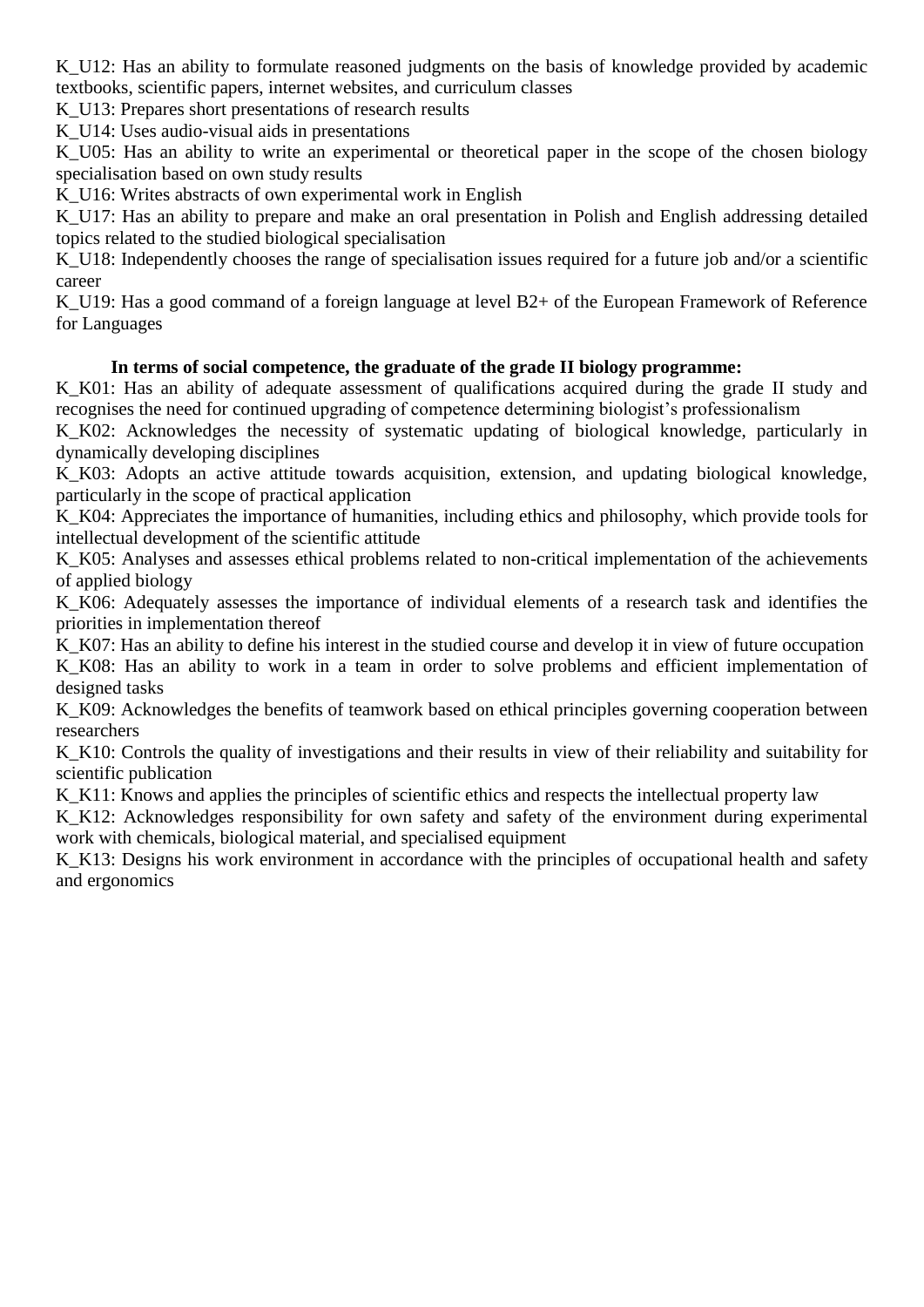## *BIOTECHNOLOGY* **– the first cycle of study – general academic profile**

### **For the cycle of courses starting before the academic year 2019/2020**

### **In terms of knowledge, the graduate of the grade I biotechnology programme:**

K\_W01: Defines basic natural and biotechnological processes and phenomena

K W02: Demonstrates relationships between the living environment of organisms and their products

K W03: Has basic knowledge of research techniques applied in biotechnology for analysis of the life processes of various organisms and their metabolites

K W04: Knows the language and terminology of life sciences used for description of biotechnological processes

K W05: Applies statistical methods as tools for analysis of biotechnological observation and experiments

K W06: Lists and describes organisms applicable in production of compounds with biotechnological methods

K W07: Defines natural processes and recognises their relationships with related sciences

K\_W08: Recognises the life mechanisms of organisms useful for large-scale production of bioactive compounds

K\_W09: Has knowledge of problems associated with derivation of products with biotechnological methods

K W10: Identifies potential products that can be derived using specific groups of organisms

K\_W11: Describes selected biotechnological processes with the basic terminology

K\_W12: Has knowledge of the technology of biotechnological processes

K\_W13: Has knowledge of basics of mathematics, physics, and chemistry sufficient to describe and interpret natural phenomena

K W14: Recognises the relationships between achievements of biotechnology and related sciences and the possibilities of application thereof in human economy

K\_W15: Has knowledge of occupational health and safety regulations in laboratory work and principles of ergonomics

K W16: Has knowledge of general principles of intellectual property protection

K W17: Recognises basic formalities necessary in running a business based on biotechnological knowledge

### **In terms of skills, the graduate of the grade I biotechnology programme:**

K\_U01: Uses basic biotechnological terminology and knowledge

K\_U02: searches and uses relevant information resources in Polish and English

K\_U03: Applies information technologies in order to acquire and process information

K\_U04: Applies basic methods and specialist research equipment for observation and experiments focused on basic biotechnological processes

K\_U05: Interprets experiment results and formulates conclusions based on the observations

K\_U06: Is capable of reading and understanding scientific literature in Polish and English and applies the skill in debate

K\_U07: Applies biotechnological knowledge indispensable for understanding and identification of functioning of processes that can be employed in derivation of intended products

K U08: Identifies the relationships between function of organisms and their products and large-scale application thereof

K\_U09: Performs (statistical) calculations in the field of sciences included in biotechnology in the broad sense

K U10: Applies acquired biotechnological knowledge for solving and discussing problems related to improvement of biotechnological processes

K\_U11: Analyses, presents, and substantiates the importance of the achievements of biotechnological disciplines for economy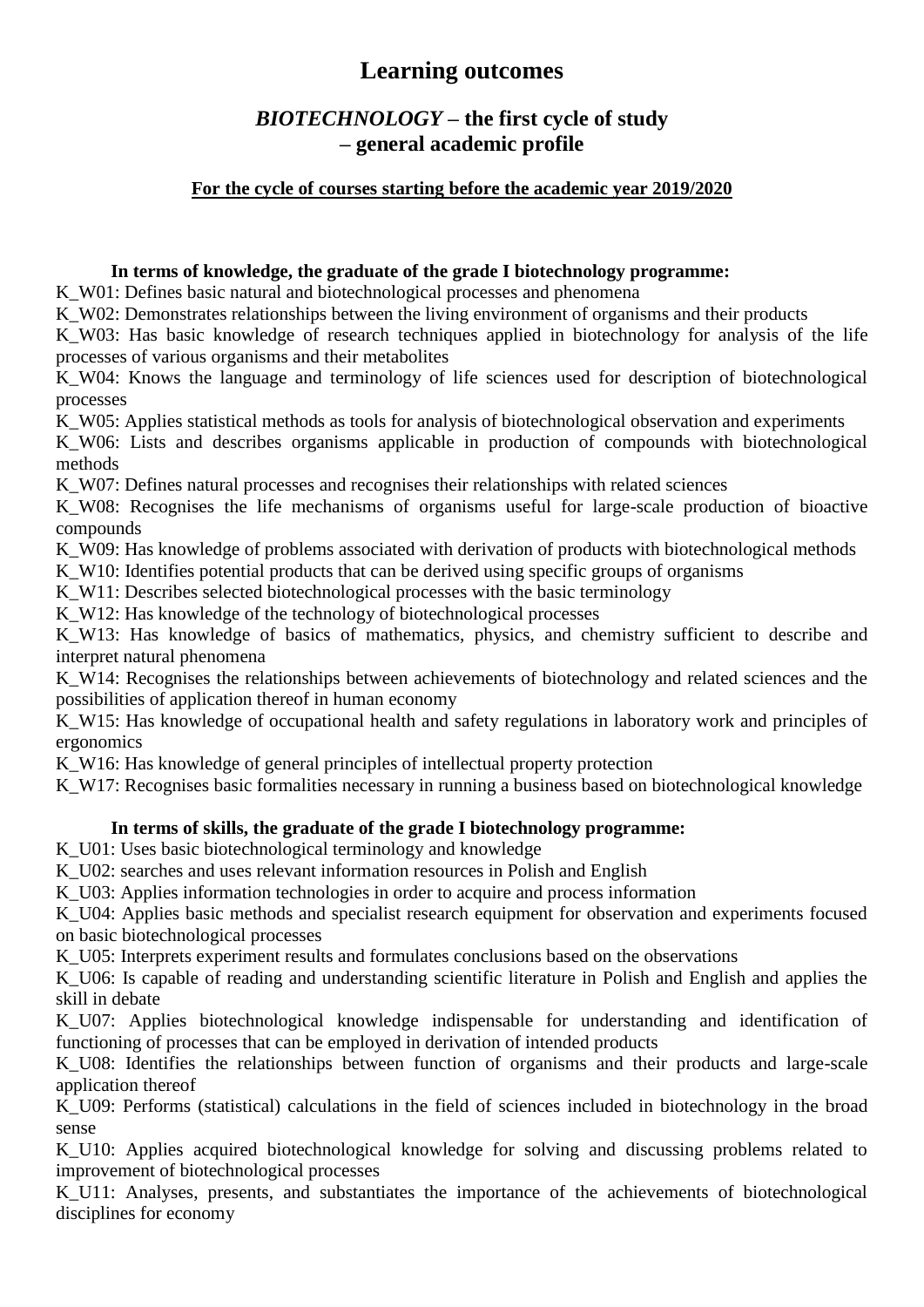K U12: Demonstrates the capability of critical elaboration and presentation of research problems of biotechnological sciences

K\_U13: Applies biotechnological knowledge in practice and disseminates it with co-workers

K U14: Documents and presents results of own investigations

K U15: Cooperates in a team and exhibits an ability to discuss

K U16: Efficiently performs laboratory and field observations and investigations assigned by the research supervisor

K U17: Communicates effectively in Polish and a modern foreign language in the field of biotechnology and related sciences

K\_U18: Has an ability to analyse and present literature data of the basics of biotechnology and related sciences in Polish and a modern foreign language

K U19: Applies basic measurements and computational and analytical techniques (e.g. mathematics, physics, chemistry)

K\_U20: Isolates and identifies microorganisms with biotechnologically important properties

K U21: Conducts basic experiments and observations and is able to analyse their results

K U22: Verifies independently investigation results against literature data

K U23: Analyses and verifies the benefits and risks to the human natural environment associated with the practical application of biotechnology

K U24: Demonstrates an ability to formulate logical and clear views in writing and in speech

K U25: Has a good command of a foreign language at level B2+ of the European Framework of Reference for Languages

#### **In terms of social competence, the graduate of the grade I biotechnology programme:**

K\_K01: Recognises the necessity of development of the biotechnological industry

K\_K02: Demonstrates responsibility for his own and co-workers' safety

K\_K03: Upholds principles of ethics

K<sub>K04</sub>: Recognises the need for development of competence determining a professional approach to the work of a biotechnologist

K\_K05: Recognises the necessity of compliance with health and safety regulations during biotechnological observation and investigations

K\_K06: Acknowledges new concepts related to scaling up of biotechnological processes and evaluates their profitability

K<sub>K07</sub>: Demonstrates awareness of practical application of biotechnology and profitability

K\_K08: Acknowledges the need for a rational use of technology associated with living organisms

K\_K09: Demonstrates readiness to undertake action limiting adverse changes in organisms induced by biotechnological processes

K\_K10: Acknowledges his own responsibility for modifications of organisms caused by adjustment thereof for application in biotechnological processes

K\_K11: Upholds the principles of sustainable development

K\_K12: Thinks critically in judgement of new information and while presenting own theses or proposals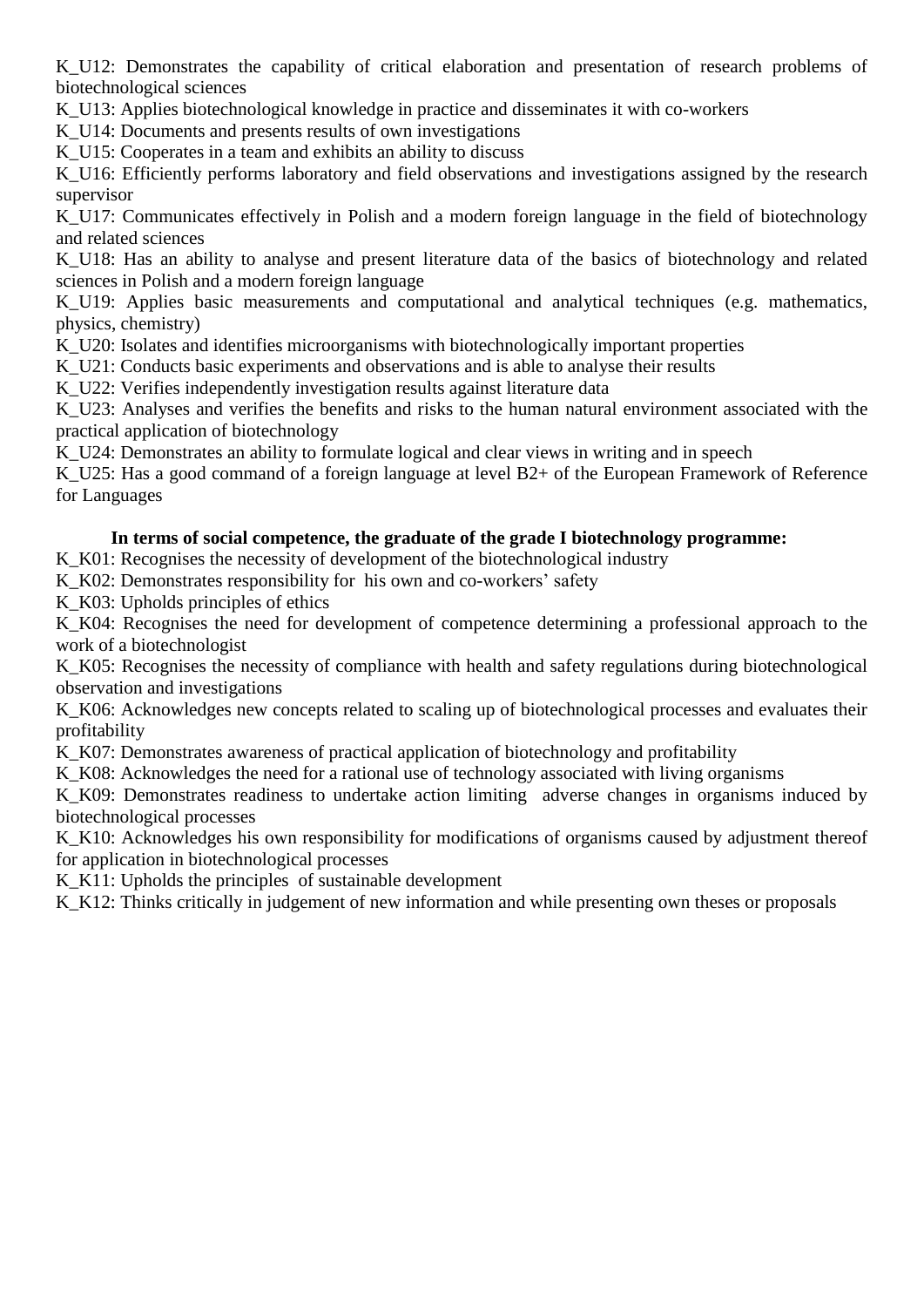## *BIOTECHNOLOGY* **– the second cycle of study – general academic profile**

### **For the cycle of courses starting before the academic year 2019/2020**

### **In terms of knowledge, the graduate of the grade II biotechnology programme:**

K W01: Characterises in detail and explains the mechanism of selected biotechnological processes and their products

K W02: Recognises the relationships and dependencies between selected technological processes and proposes possible improved application thereof

K\_W03: Acknowledges the principles of the use of organisms in production of bioformulations and in industrial biosynthesis

K\_W04: Describes the application and use of new biotechnological models in industrial production

K W05: Has knowledge of biotechnology and related sciences as well as acquisition of funding for development and design of biotechnological processes

K\_W06: Lists mechanisms associated with a broad range of biotechnological processes

K W07: Describes the possibility of application of new sources of organisms for derivation of designed bioproducts

K W08: Recognises phenomena related to adaptation of organisms in order to increase their efficiency in production of biologically active compounds

K W09: Characterises biotechnological achievements that contribute to development of e.g. medicine, various industries, and waste disposal technologies

K W10: Recognises and understands the operation of data analysis tools

K W11: Has knowledge of legal regulations, patent laws, and sources of funding of research projects

K W12: Has profound knowledge of the safety rules in biotechnological work, use of equipment and ergonomics, and principles of creation and development of new jobs in the biotechnology industry

K\_W13: Has profound knowledge necessary in running an individual business based on biotechnological knowledge

### **In terms of skills, the graduate of the grade II biotechnology programme:**

K\_U01: Applies advanced biotechnological techniques

K\_U02: Makes use of Polish and foreign sources of biotechnological knowledge

K\_U03: Effectively performs critical analyses of investigation results and literature data

K\_U04: Designs and implements assigned research tasks independently

K\_U05: Applies mathematical and statistical methods for assessment of results and calculations indispensable for development of parameters of biotechnological processes

K\_U06: Formulates conclusions based on investigation results

K\_U07: Evaluates risks related to the use of modified organisms and biotechnological processes

K\_U08: Uses professional biotechnological vocabulary both in Polish and a foreign language for description and explanation of biotechnological problems

K U09: Applies specialist knowledge and informatics tools in order to solve theoretical and practical problems

K\_U10: Uses biotechnological techniques and specialised scientific equipment

K U11: Applies knowledge of specialised apparatus in practical design and carrying out biotechnological processes under tutor's supervision

K\_U12: Selects and employs methods, techniques, and procedures for designing and carrying out biotechnological processes

K\_U13: Designs and applies methods for genetic modification and selection of organisms, biotransformation of organic compounds, and isolation and purification of bioactive compounds

K\_U14: Designs the experimental set-up, controls experimental processes, and optimises biotechnological processes

K\_U15: Evaluates and effectively prevents threats associated with applied technology